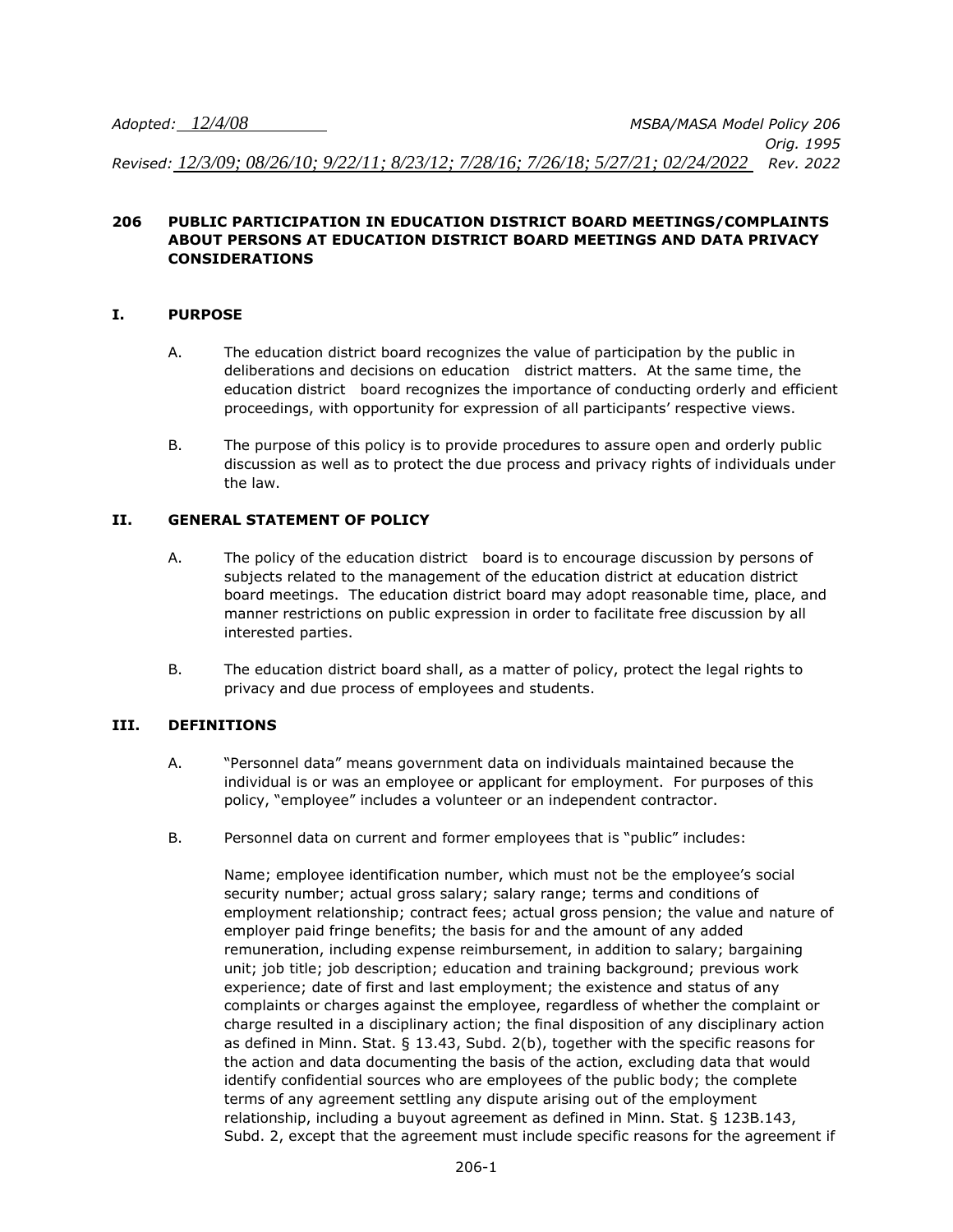it involves the payment of more than \$10,000 of public money; work location; work telephone number; badge number; work-related continuing education; honors and awards received; and payroll time sheets or other comparable data that are only used to account for employee's work time for payroll purposes, except to the extent that release of time sheet data would reveal the employee's reasons for the use of sick or other medical leave or other not public data.

C. Personnel data on current and former applicants for employment that is "public" includes:

Veteran status; relevant test scores; rank on eligible list; job history; education and training; and work availability. Names of applicants shall be private data except when certified as eligible for appointment to a vacancy or when applicants are considered by the appointing authority to be finalists for a position in public employment. For purposes of this subdivision, "finalist" means an individual who is selected to be interviewed by the appointing authority prior to selection.

- D. "Educational data" means data maintained by the education district which relates to a student.
- E. "Student" means an individual currently or formerly enrolled or registered in the education district, or applicants for enrollment, or individuals who receive shared time services.
- F. Data about applicants for appointments to a public body, including a education district board, collected by the education district as a result of the applicant's application for appointment to the public body are private data on individuals, except that the following are public: name; city of residence, except where the appointment has a residency requirement that requires the entire address to be public; education and training; employment history; volunteer work; awards and honors; prior government service; any data required to be provided or that is voluntarily provided in an application to a multimember agency pursuant to Minn. Stat. § 15.0597; and veteran status. Once an individual has been appointed to a public body, the following additional items of data are public: residential address; either a telephone number or electronic mail address where the appointee can be reached, or both at the request of the appointee; the first and last dates of service on the public body; the existence and status of any complaints or charges against an appointee; and, upon completion of an investigation of a complaint or charge against an appointee, the final investigative report unless access to the data would jeopardize an active investigation. Any electronic mail address or telephone number provided by a public body for use by an appointee shall be public. An appointee may use an electronic mail address or telephone number provided by the public body as the designated electronic mail address or telephone number at which the appointee can be reached.

# **IV. RIGHTS TO PRIVACY**

- A. Education district employees have a legal right to privacy related to matters which may come before the education district board, including, but not limited to, the following:
	- 1. right to a private hearing for teachers, pursuant to Minn. Stat. § 122A.40, Subd. 14 (Teachers Discharge Hearing);
	- 2. right to privacy of personnel data as provided by Minn. Stat. § 13.43 (Personnel Data);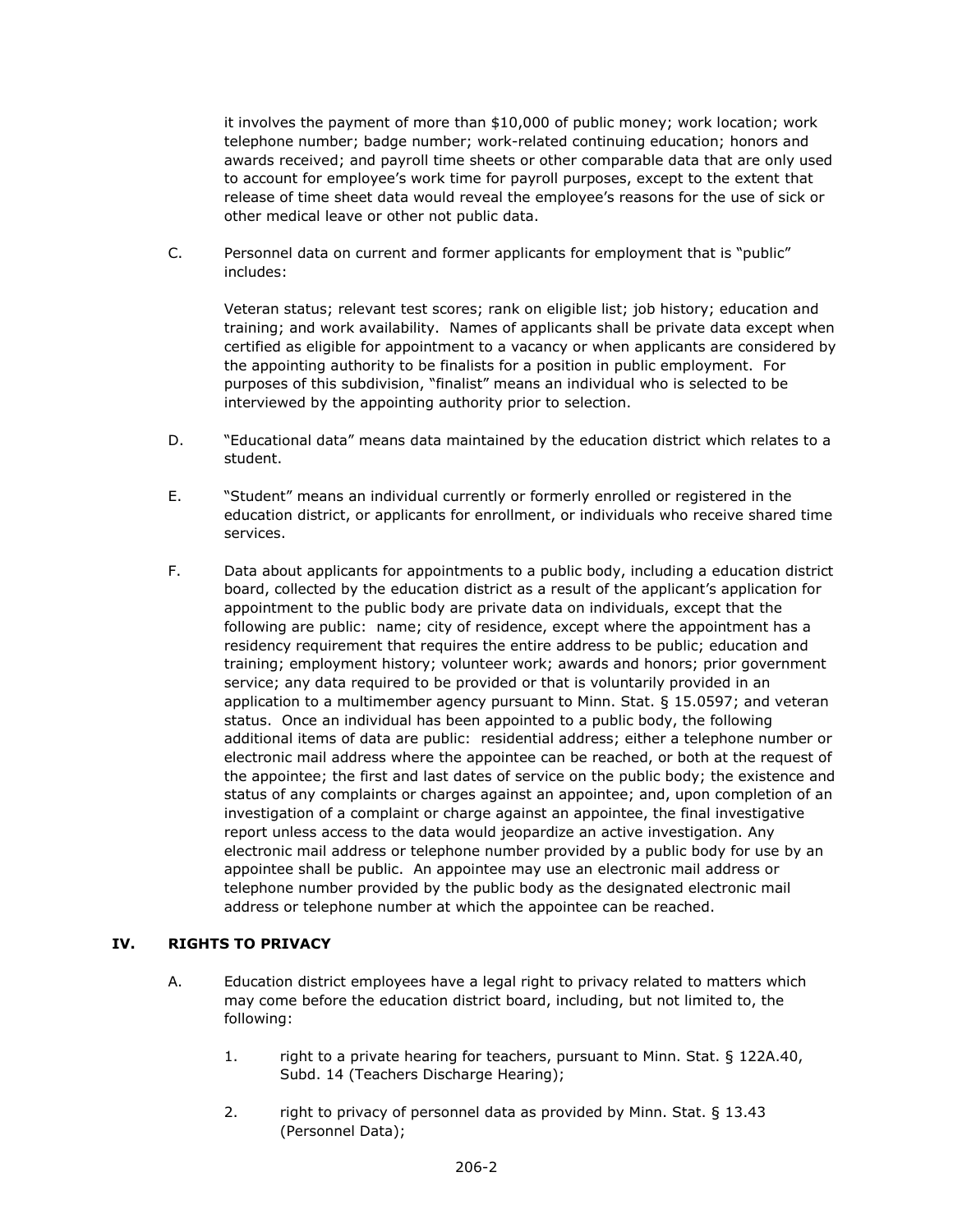- 3. right to consideration by the education district board of certain data treated as not public as provided in Minn. Stat. § 13D.05 (Not Public Data);
- 4. right to a private hearing for licensed or nonlicensed head varsity coaches to discuss reasons for nonrenewal of a coaching contract pursuant to Minn. Stat. § 122A.33, Subd. 3.
- B. Education district students have a legal right to privacy related to matters which may come before the education district board, including, but not limited to, the following:
	- 1. right to a private hearing, Minn. Stat. § 121A.47, Subd. 5 (Student Dismissal Hearing);
	- 2. right to privacy of educational data, Minn. Stat. § 13.32 (Educational Data); 20 U.S.C. § 1232g (FERPA);
	- 3. right to privacy of complaints as provided by child abuse reporting and discrimination laws, Minn. Stat. Ch. 260E (Reporting of Maltreatment of Minors) and Minn. Stat. Ch. 363A (Minnesota Human Rights Act).

# **V. THE PUBLIC'S OPPORTUNITY TO BE HEARD**

The education district board will strive to give all persons an opportunity to be heard and to have complaints considered and evaluated, within the limits of the law and this policy and subject to reasonable time, place, and manner restrictions. Among the rights available to the public is the right to access public data as provided by Minn. Stat. § 13.43, Subd. 2 (Public Data).

# **VI. PROCEDURES**

#### A. Agenda Items

- 1. Persons who wish to have a subject discussed at a public education district board meeting are encouraged to notify the executive director's office in advance of the education district board meeting. The person should provide his or her name, the name of group represented (if any), and the subject to be covered or the issue to be addressed.
- 2. Persons who wish to address the education district board on a particular subject should identify the subject and identify agenda item(s) to which their comments pertain.
- 3. The education district board chair will recognize one speaker at a time and will rule out of order other speakers who are not recognized. Only those speakers recognized by the chair will be allowed to speak. Comments by others are out of order. Individuals who interfere with or interrupt speakers, the education district board, or the proceedings may be directed to leave.
- 4. The education district board retains the discretion to limit discussion of any agenda item to a reasonable period of time as determined by the education district board. If a group or organization wishes to address the education district board on a topic, the education district board reserves the right to require designation of one or more representatives or spokespersons to speak on behalf of the group or organization.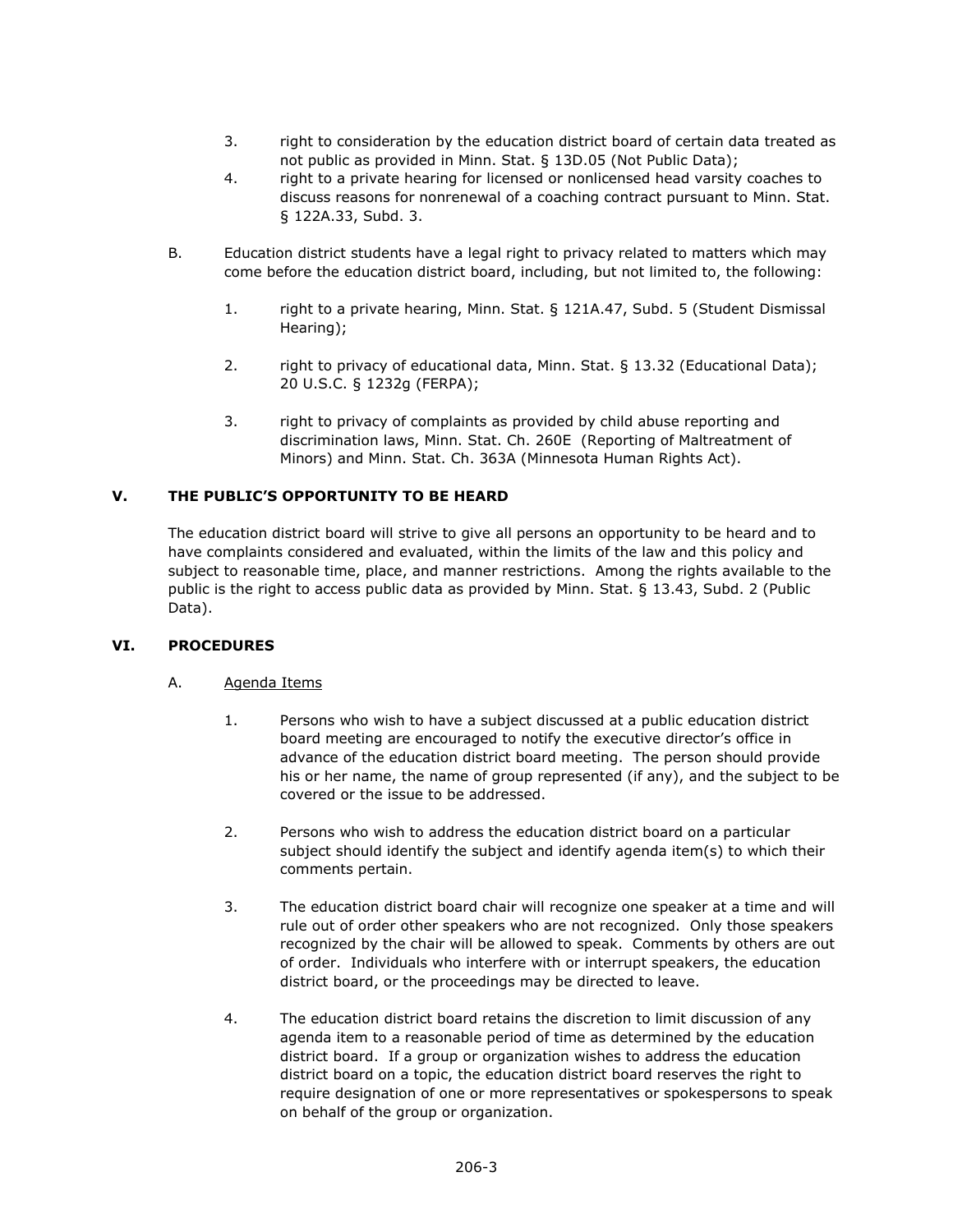- 5. Matters proposed for placement on the agenda which may involve data privacy concerns, which may involve preliminary allegations, or which may be potentially libelous or slanderous in nature shall not be considered in public, but shall be processed as determined by the education district board in accordance with governing law.
- 6. The education district board chair shall promptly rule out of order any discussion by any person, including education district board members, that would violate the provisions of state or federal law, this policy or the statutory rights of privacy of an individual.
- 7. Personal attacks by anyone addressing the education district board are unacceptable. Persistence in such remarks by an individual shall terminate that person's privilege to address the education district board.
- 8. Depending upon the number of persons in attendance seeking to be heard, the education district board reserves the right to impose such other limitations and restrictions as necessary in order to provide an orderly, efficient, and fair opportunity for those present to be heard.

# B. Complaints

- 1. Routine complaints about a teacher or other employee should first be directed to that teacher or employee or to the employee's immediate supervisor.
- 2. If the complaint is against an employee relating to child abuse, discrimination, racial, religious, or sexual harassment, or other activities involving an intimidating atmosphere, the complaint should be directed to the employee's supervisor or other official as designated in the education district policy governing that kind of complaint. In the absence of a designated person, the matter should be referred to the executive director.
- 3. Unresolved complaints from Paragraph 1. of this section or problems concerning the education district should be directed to the executive director's office.
- 4. Complaints which are unresolved at the executive director's level may be brought before the education district board by notifying the education district board in writing.

# C. Open Forum

The education district board shall normally provide a specified period of time when persons may address the education district board on any topic, subject to the limitations of this policy. The education district board reserves the right to allocate a specific period of time for this purpose and limit time for speakers accordingly.

The education district board may decide to hold certain types of public meetings where the public will not be invited to address the education district board. Possible examples are work sessions and board retreats. The public will still be entitled to notice of these meetings and will be allowed to attend these meetings, but the public will not be allotted time during the meeting to address the board.